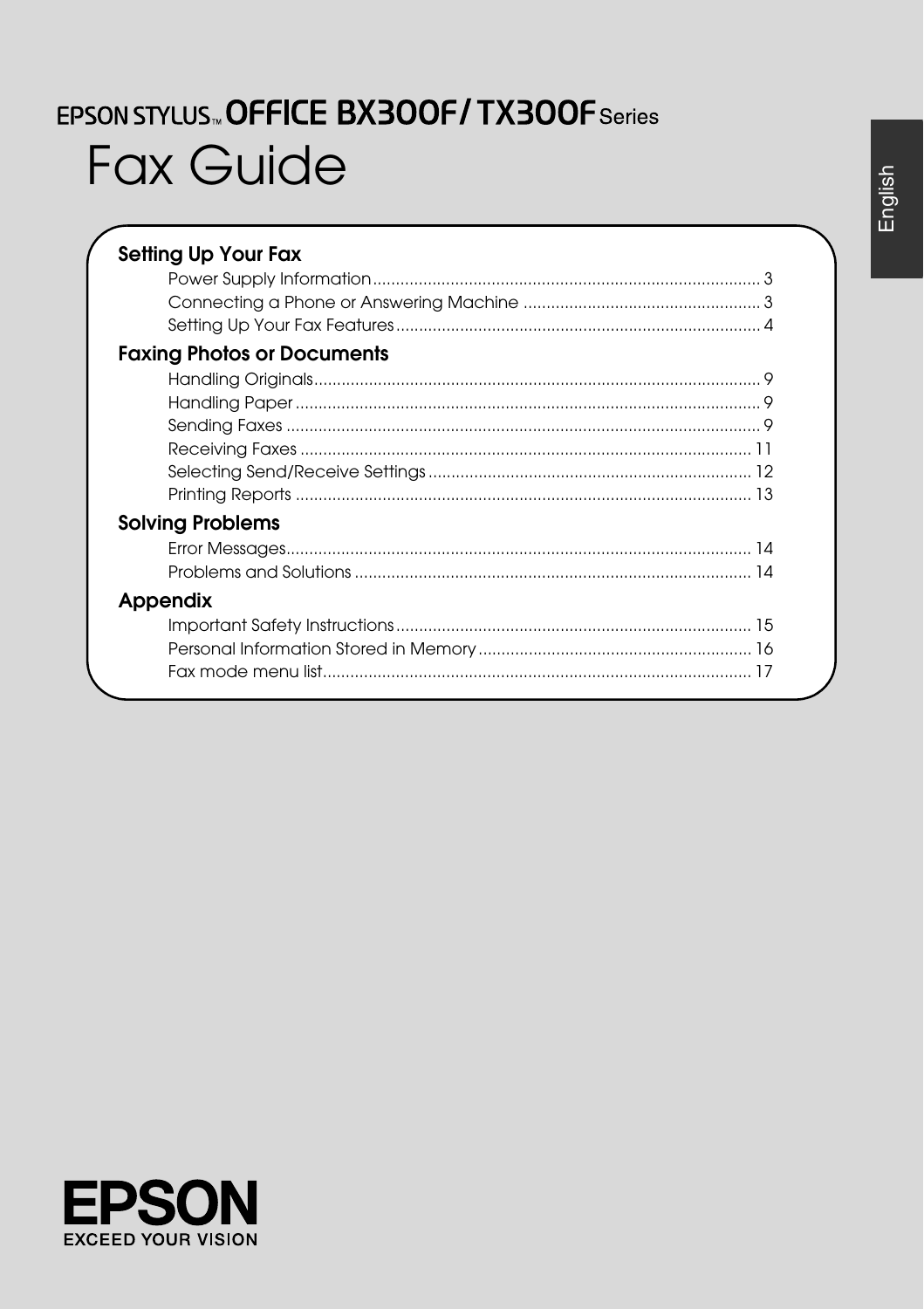#### **Warnings, Cautions, and Notes**

Follow these guidelines as you read your instructions:

**Warning:** Warnings must be followed carefully to avoid bodily injury.

**a** Caution: Cautions must be observed to avoid damage to your equipment.

**Note:** Notes contain important information about the printer.

**Tip:** Tips contain hints for using the printer.

## **Copyright Notice**

No part of this publication may be reproduced, stored in a retrieval system, or transmitted in any form or by any means, electronic, mechanical, photocopying, recording, or otherwise, without the prior written permission of Seiko Epson Corporation. The information contained herein is designed only for use with this product. Epson is not responsible for any use of this information as applied to other printers.

Neither Seiko Epson Corporation nor its affiliates shall be liable to the purchaser of this product or third parties for damages, losses, costs, or expenses incurred by the purchaser or third parties as a result of accident, misuse, or abuse of this product or unauthorized modifications, repairs, or alterations to this product, or (excluding the U.S.) failure to strictly comply with Seiko Epson Corporation's operating and maintenance instructions.

Seiko Epson Corporation shall not be liable for any damages or problems arising from the use of any options or any consumable products other than those designated as Original Epson Products or Epson Approved Products by Seiko Epson Corporation.

Seiko Epson Corporation shall not be held liable for any damage resulting from electromagnetic interference that occurs from the use of any interface cables other than those designated as Epson Approved Products by Seiko Epson Corporation.

EPSON® is a registered trademark and EPSON STYLUS™ and Exceed Your Vision are trademarks of Seiko Epson Corporation.

**General Notice:** Other product names used herein are for identification purposes only and may be trademarks of their respective owners. Epson disclaims any and all rights in those marks.



When you need to edit or rewrite the one-touch dial sheet, feel free to copy and use the illustration on the left.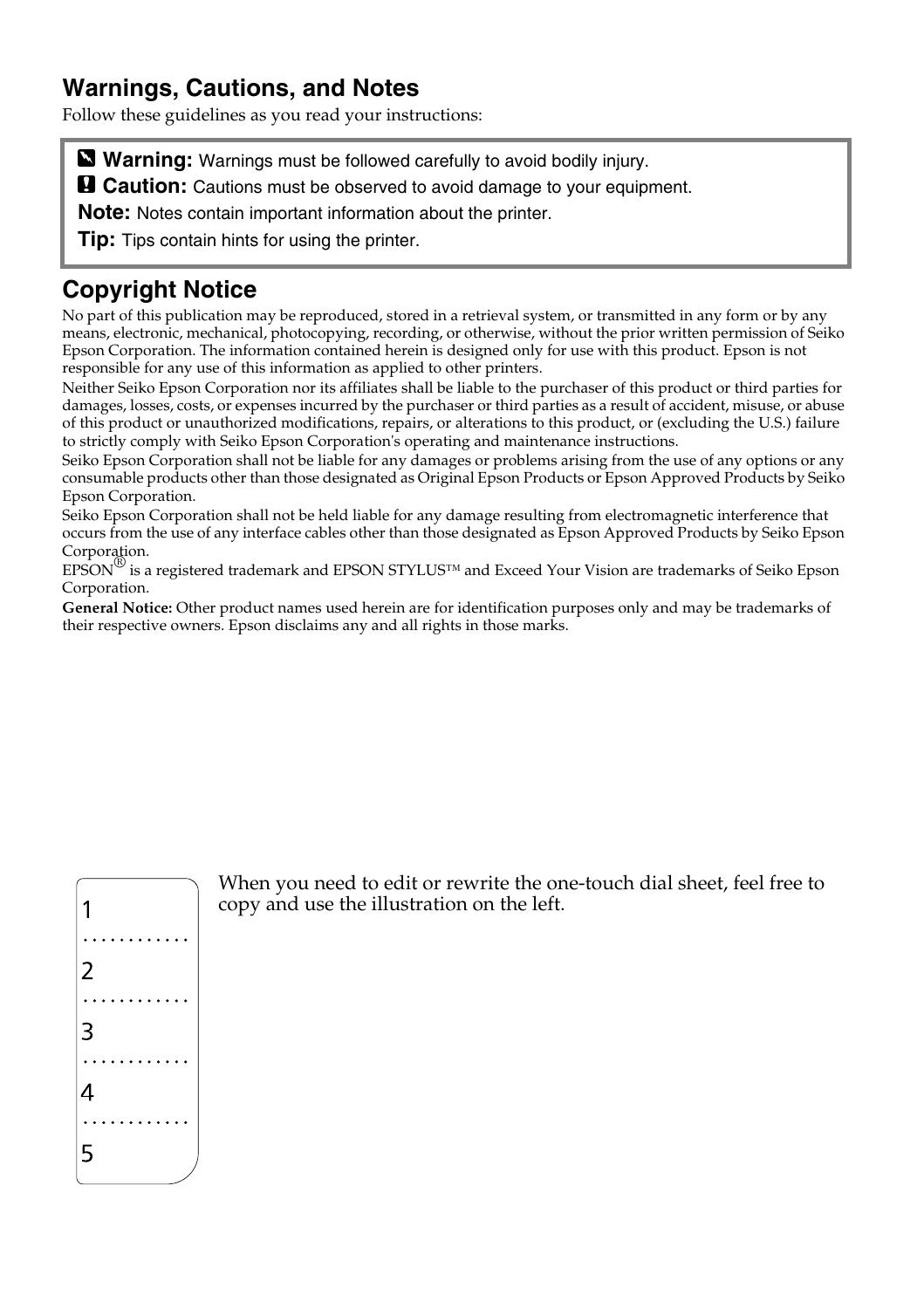English

# **Setting Up Your Fax**

This product lets you send faxes by entering fax numbers, selecting entries from a speed dial/group dial list, or using the one-touch dial button. You can customize the fax header information, and select various report printing and send/receive settings. You can also set up the product to automatically receive faxes or set it to ask for confirmation before receiving a fax.

## **Power Supply Information**

## *Turning off the Power*

When the power is turned off, the following data stored in the printer's temporary memory is erased.

- ❏ Fax reception data
- ❏ Data stored in **Delayed Fax**
- ❏ Data being redialed

Also, when the power is left off for extended periods of time, the clock may be reset causing irregularities. Check the clock when you turn the power on.

## *Power saving function*

After 13 minutes of inactivity, the screen only displays the clock to save energy.

Press any button (except  $\circlearrowleft$  **On**) to return the screen its previous state.

Also, see "Restarting Automatically After a Power Failure" in the *Basic Operation Guide*.

## **Connecting a Phone or Answering Machine**

Follow these steps to connect the product to a phone line/ISDN line and connect a telephone/answering machine to the same phone line/ISDN line to pick up voice call.

## *Connecting the phone line*



a Telephone wall jack

## *Connecting the phone line to an answering machine*



a Telephone wall jack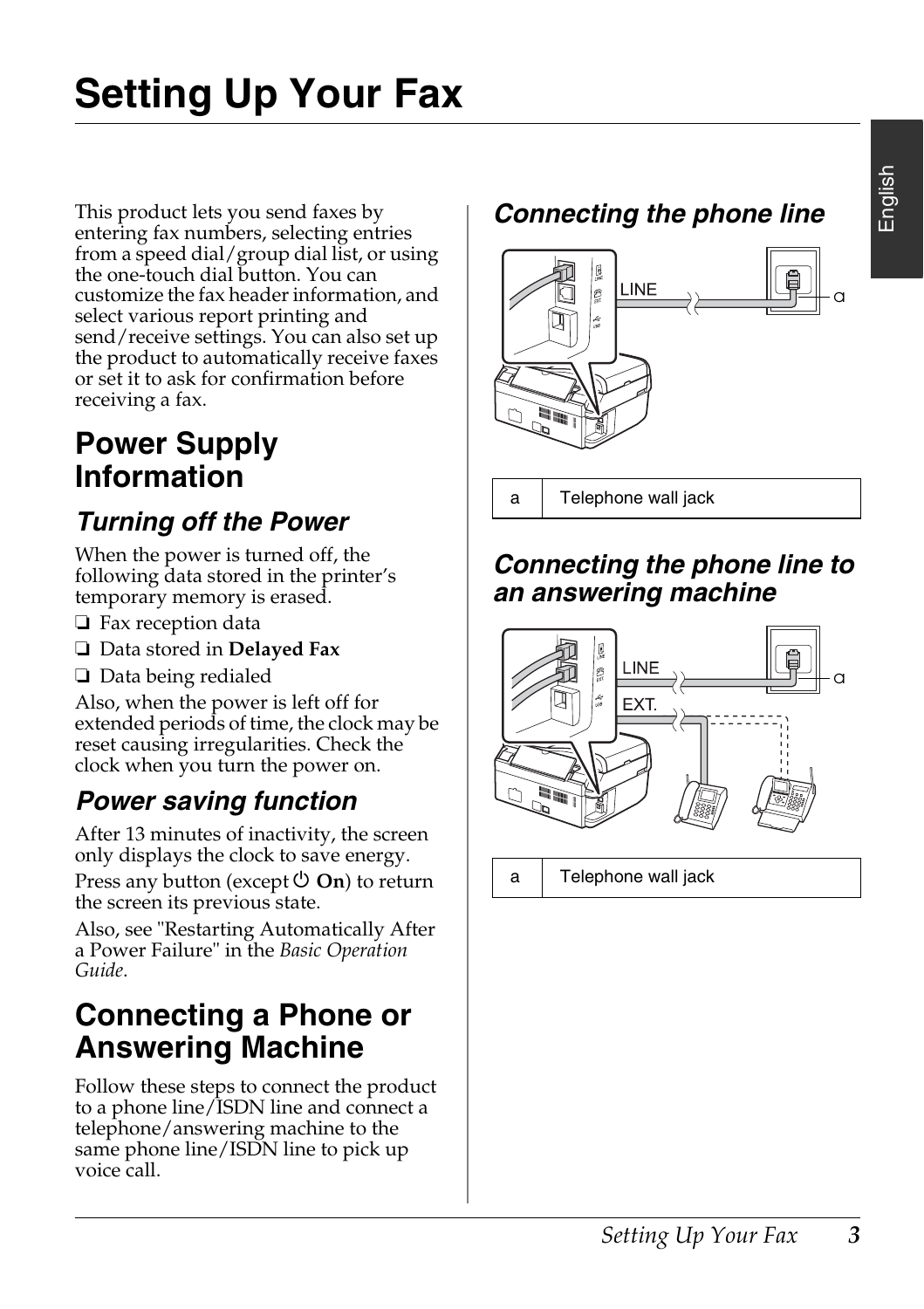## *Connecting DSL*



| а | Telephone wall jack |  |
|---|---------------------|--|
| b | Splitter            |  |
| c | DSL modem           |  |

See the documentation that came with your DSL modem.

## *Connecting ISDN (one telephone number)*



| a | <b>ISDN</b> wall jack           |  |
|---|---------------------------------|--|
| b | Terminal adapter or ISDN router |  |

See the documentation that came with your terminal adapter or ISDN router.

## *Connecting ISDN (two telephone numbers)*



b Terminal adapter or ISDN router

See the documentation that came with your terminal adapter or ISDN router.

## **Setting Up Your Fax Features**

Before sending or receiving faxes, you may want to create a fax header, select your fax preferences, and set up a speed dial/group dial list of frequently used fax numbers.

## *Checking your selected region*

Before using the product, you need to select the region where you are using the product.

- 1. Press **Mode** [**Copy/Fax**] to select Fax mode, and then press  $\equiv$  **Menu**.
- 2. Press  $\triangle$  or  $\nabla$  to select **7.Maintenance**, and then press **OK**.



- 3. Press  $\triangle$  or  $\nabla$  to select **11.Country/Region**, and then press **OK**.
- 4. If you need to change the region, use  $\blacktriangle$  or  $\nabla$  to select your region.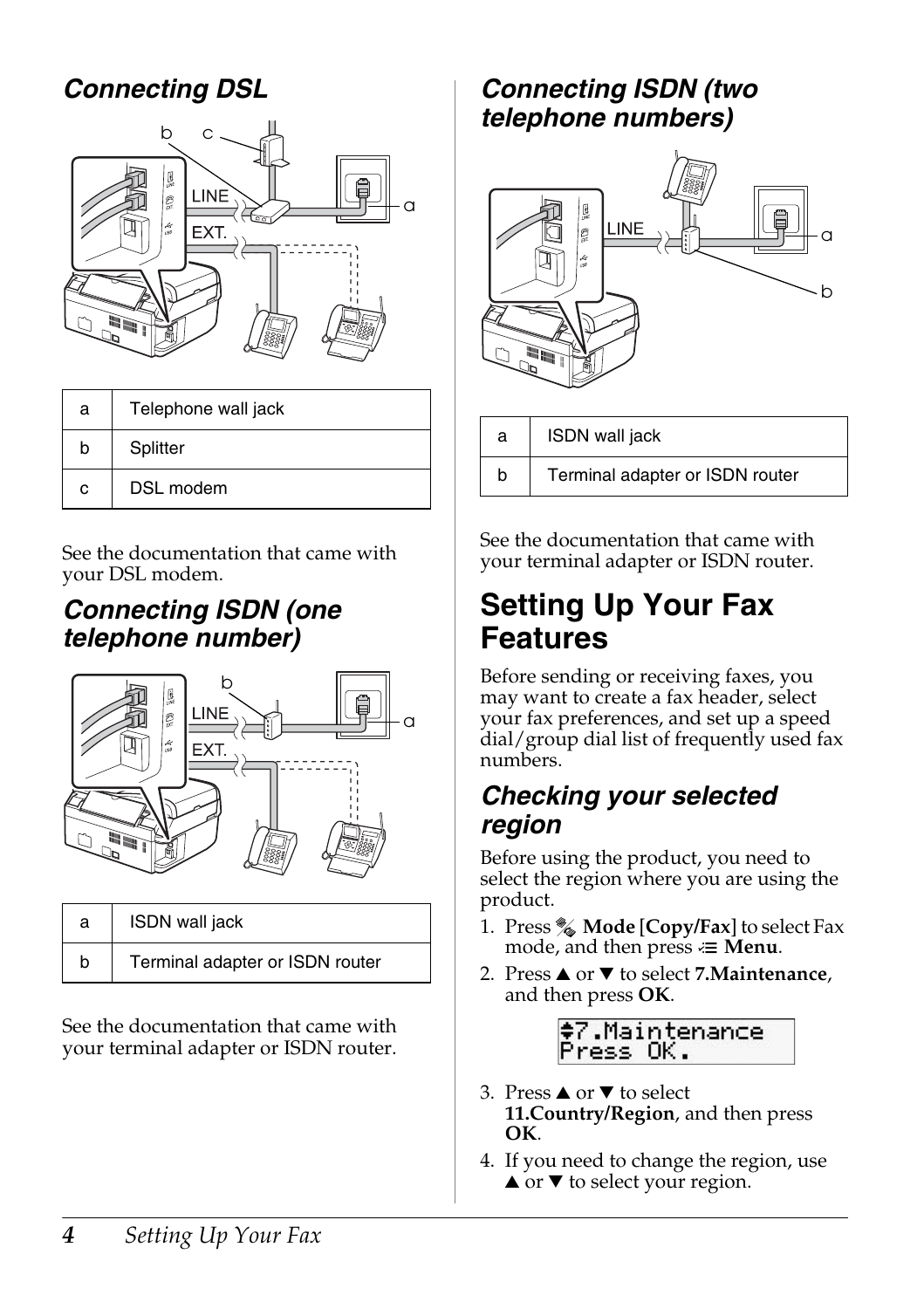- 5. Press **OK**. An information screen is displayed.
- 6. Press the **1** key (for Yes) on the numeric keypad to change the region. **Note:**

When you change the region, the fax settings are restored to their defaults.

7. Press  $\equiv$  **Menu** to return to the first screen in Fax mode.

## *Switching receive mode*

When a telephone with an answering machine is connected, you can set the answer time for the telephone and the product, and a connection is made after the other party (fax or caller) responds. If it is a fax, you can set it to automatically start receiving.

#### **Note:**

**Rings to Answer** may be unavailable depending on the region.

- 1. Press **Mode** [**Copy/Fax**] to select Fax mode, and then press  $\equiv$  **Menu**.
- 2. Press **▲** or ▼ to select **5.Fax Setting**, and then press **OK**.
- 3. Press  $\triangle$  or  $\nabla$  to select **5.Communication**, then press **OK**.
- 4. Press  $\triangle$  or  $\nabla$  to select 4. Rings to **Answer**, then press **OK**. **Note: 5.Rings to Answer** may be displayed depending on the region.
- 5. Press  $\triangle$  or  $\nabla$  to set the number of rings before answering, then press **OK**.
- 6. Make sure you set the number of rings before the answering machine picks up to a value less than the **Rings to Answer** setting.
- 7. See your telephone's documentation for the setup method.
- 8. Press [**Auto Answer/Space**], and turn on Auto Answer mode.
- 9. Press **OK**.
- 10. Press  $\chi$  **Menu** to return to the first screen in Fax mode.

For example, use the following procedure if the **Rings to Answer** is set to five, and the answering machine is set to four.

#### **When the phone is answered before the fourth ring, or when the answering machine picks up on the fourth ring**

If the other party is a fax, it automatically connects to this product and begins receiving the fax.

English

If the other party is a caller, the phone can be used as normal or they can leave a message on the answering machine.

**When it continues to the fifth ring when the connected telephone does not have an answering machine, or the answering machine is switched off**

The product connects to the telephone line. If the other party is a fax, it receives and begins printing the fax.

[The produ](#page-10-1)ct [connects to the telephone line.](#page-10-1)  If the other party is a caller it still enters fax mode.

#### <span id="page-4-0"></span>**Note:**

- ❏ When it starts automatically receiving a fax, the line switches from the telephone to the product, and the telephone is disconnected. When receiving a fax, replace the handset and wait for the operation to complete.
- ❏ When Auto Answer mode is set to Off, you can receive the fax manually by lifting the handset.  $(\rightarrow$  "Receiving faxes manually" on page 11)
- ❏ The **Rings to Answer** setting may be unavailable depending on the region.

## *Using control panel buttons in fax mode*

When entering dial numbers and characters in Fax mode, you can use the following buttons as well as the numeric buttons.

#### **Entering dial number**

| 1. Þ | Moves the<br>cursor to the left<br>or right. |
|------|----------------------------------------------|
|------|----------------------------------------------|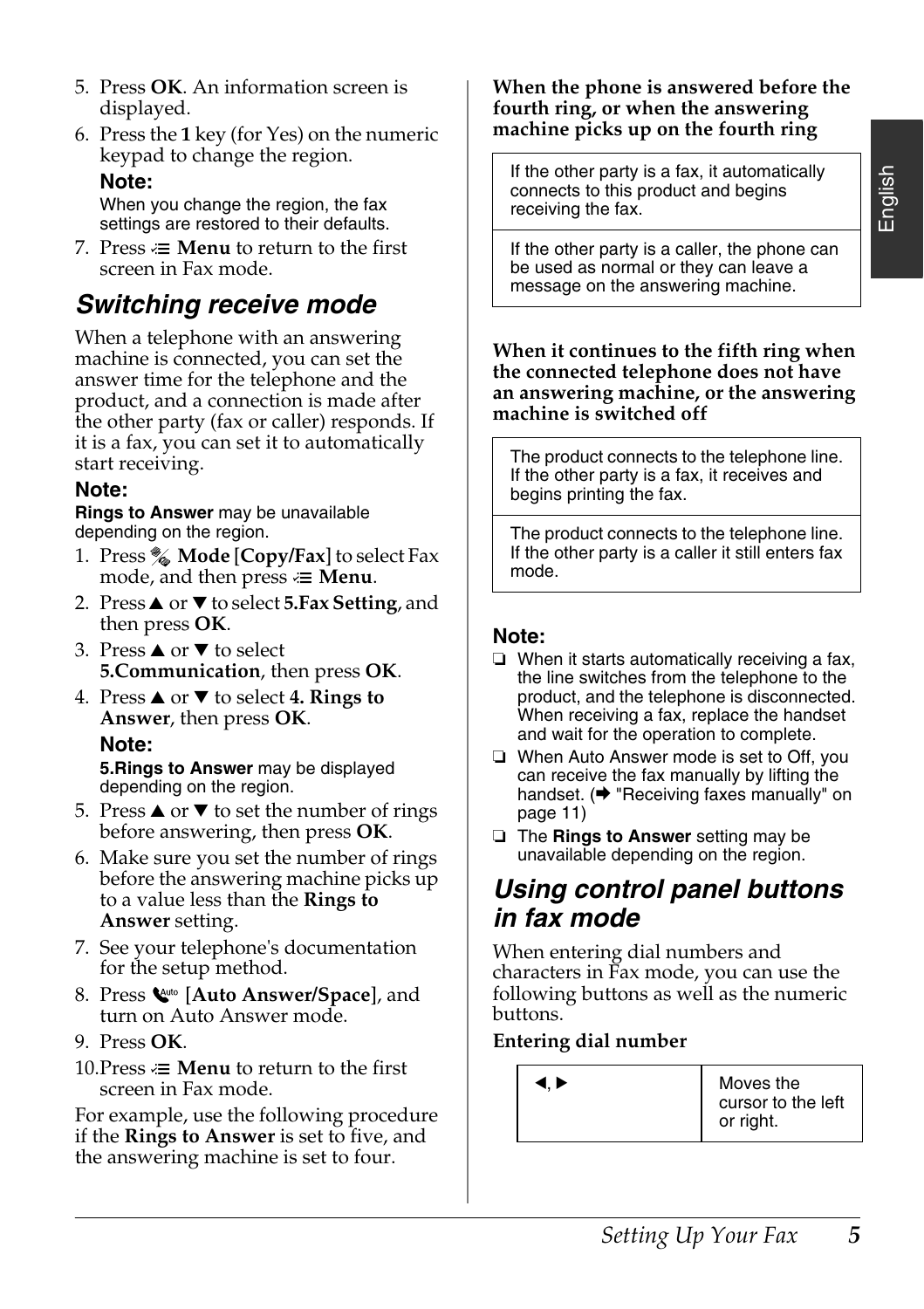| <b>W</b> ato Answer/<br><b>Space</b>     | Inserts a space<br>or moves the<br>cursor one<br>character to the<br>right.      |
|------------------------------------------|----------------------------------------------------------------------------------|
| ા Speed<br>Dial/Group<br>Dial/Backspace] | Deletes a<br>character or<br>moves the<br>cursor one<br>space to the left.       |
| ೪/≌<br>[Redial/Pause]                    | Inserts a pause<br>(-) and moves<br>the cursor one<br>character to the<br>riaht. |

#### **Entering characters**

| I. Þ                                                    | Moves the<br>cursor to the left<br>or right.                                |
|---------------------------------------------------------|-----------------------------------------------------------------------------|
| <b>Watto</b> [Auto<br>Answer/Space]                     | Inserts a space<br>or moves the<br>cursor one<br>character to the<br>right. |
| <b>াত্র'</b> ডি [Speed<br>Dial/Group<br>Dial/Backspace] | Deletes a<br>character or<br>moves the<br>cursor one<br>space to the left.  |

## *Creating header information*

Before sending or receiving faxes, you can create a fax header by adding information such as a phone number or name.

#### **Entering your header information**

- 1. Press  $\%$  **Mode** [Copy/Fax] to select Fax mode, and then press  $\equiv$  **Menu**.
- 2. Press **▲** or ▼ to select **5.Fax Setting**, and then press **OK**.



3. Press **▲** or ▼ to select **6.Header**, and then press **OK**.

4. Select **1.Fax Header**, then press **OK**. You see the header information input screen.



- 5. Use the numeric keypad with other buttons on the control panel to enter the header information  $\phi$  "Using" control panel buttons in fax mode" on page 5). You can enter up to 40 characters.
- 6. Press **OK**. You return to **1.Fax Header**.

## **Setting up your phone number**

After entering header info[rmation, you](#page-4-0)  [can set up or change your phone numbe](#page-4-0)r settings.

1. Press ▼ once to select 2.Your Phone **Number** from the Header menu, and then press **OK**. You see the phone number input screen.

Your Phone Numbe

2. Use the numeric keypad with other buttons on the control panel to enter<br>your phone number (➡ "Using control panel buttons in fax mode" on page 5). You can enter up to 20 digits.

#### **Note:**

When entering your phone number, the "\*" button does not work, and the "#" button functions as a "+" (international phone calls) button.

- 3. Press **OK**. You return to **2.Your Phone Number**.
- 4. Press  $\equiv$  **Menu** to return to the first screen in Fax mode.

#### **Setting up date and time**

If you have not yet set the date or time, or if you want to change the settings, you can change them using the Maintenance menu.

- 1. Press **Mode** [**Copy/Fax**] to select Fax mode, and then press  $\equiv$  **Menu**.
- 2. Press **▲** or ▼ to select **7.Maintenance**, and then press **OK**.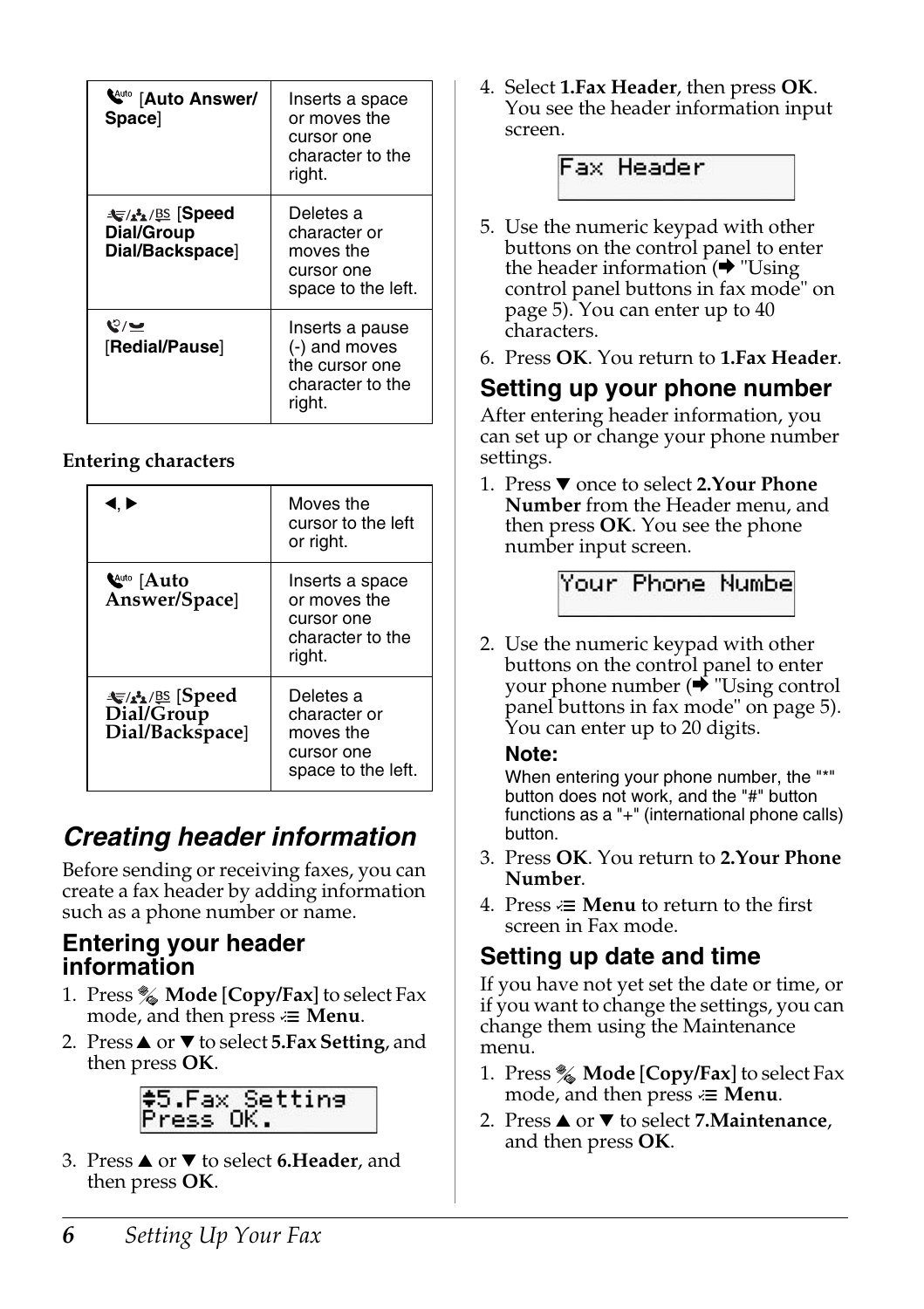3. Press **▲** or ▼ to select 9.Data/Time, and then press **OK**.

#### Date: ≑mm.dd.yyyy

- 4. Use  $\triangle$  or  $\nabla$  to select the type of date display, and then press **OK**.
- 5. Use the numeric keypad to change the date, and then press **OK**.
- 6. Use  $\triangle$  or  $\nabla$  to select a 12-hour or 24-hour display, and then press **OK**.
- 7. Use the numeric keypad to change the time.
- 8. If you selected 12h, use  $\blacktriangle$  or  $\nabla$  to select AM or PM.
- 9. Press **OK**. You return to **9.Date/Time**.
- 10. Press  $\equiv$  **Menu** to return to the first screen in Fax mode.

#### **Note:**

To select daylight savings time, set **Daylight Saving Time** to **On**.

#### *Setting up your speed dial list*

You can create a speed dial list of up to 60 fax numbers so you can quickly select them for faxing. You can also add names to identify the recipients and print the speed dial list.

#### **Creating a new speed dial list**

- 1. Press **Mode** [**Copy/Fax**] to select Fax mode, and then press  $\equiv$  **Menu**.
- 2. Press **▲** or ▼ to select **5.Fax Setting**, and then press **OK**.



- 3. Use **▲** or ▼ to select 2.Speed Dial **Setup**, then press **OK**.
- 4. Select **1.Create**, then press **OK**. You see the available speed dial entry numbers.



5. Select or type the speed dial entry number that you want to register. You can register up to 60 entries.

- 6. Press **OK**.
- 7. Use the numeric keypad with other buttons on the control panel to enter a phone number  $(\rightarrow$  "Using control panel buttons in fax mode" on page 5). You can enter up to 64 digits.
- 8. Press **OK**.
- 9. Use the numeric keypad with the other buttons on the control panel to enter a name to identify the speed dial entry  $\leftrightarrow$  "Using control panel buttons in fax mode" on page 5). You can enter up to 30 characters.
- 10.Press **OK**. You return to **1.Create**.
- 11.If you want to add another speed dial entry, press **OK** and repeat steps 5 through 10.
- 12. Press  $\equiv$  **Menu** to return to the first screen in Fax mode.

#### **Editing a speed [dial entry](#page-4-0)**

1. Select **2.Edit** [from the Speed Dia](#page-4-0)l Setup menu, then press **OK**. You see the registered speed dial entry numbers.



- [2. Select o](#page-4-0)r type the speed dial entry number that you want to edit, then press **OK**.
- 3. Use the numeric keypad with other buttons on the control panel to edit the phone number  $(\bigstar$  "Using control panel buttons in fax mode" on page 5).
- 4. Press **OK**.
- 5. Use the numeric keypad with the other buttons on the control panel to edit the name for the speed dial  $(\blacklozenge$  "Using" control panel buttons in fax mode" on page 5).
- 6. Press **OK**. You return to **2.Edit**.
- 7. Press  $\equiv$  **Menu** to return to the first screen in Fax mode.

English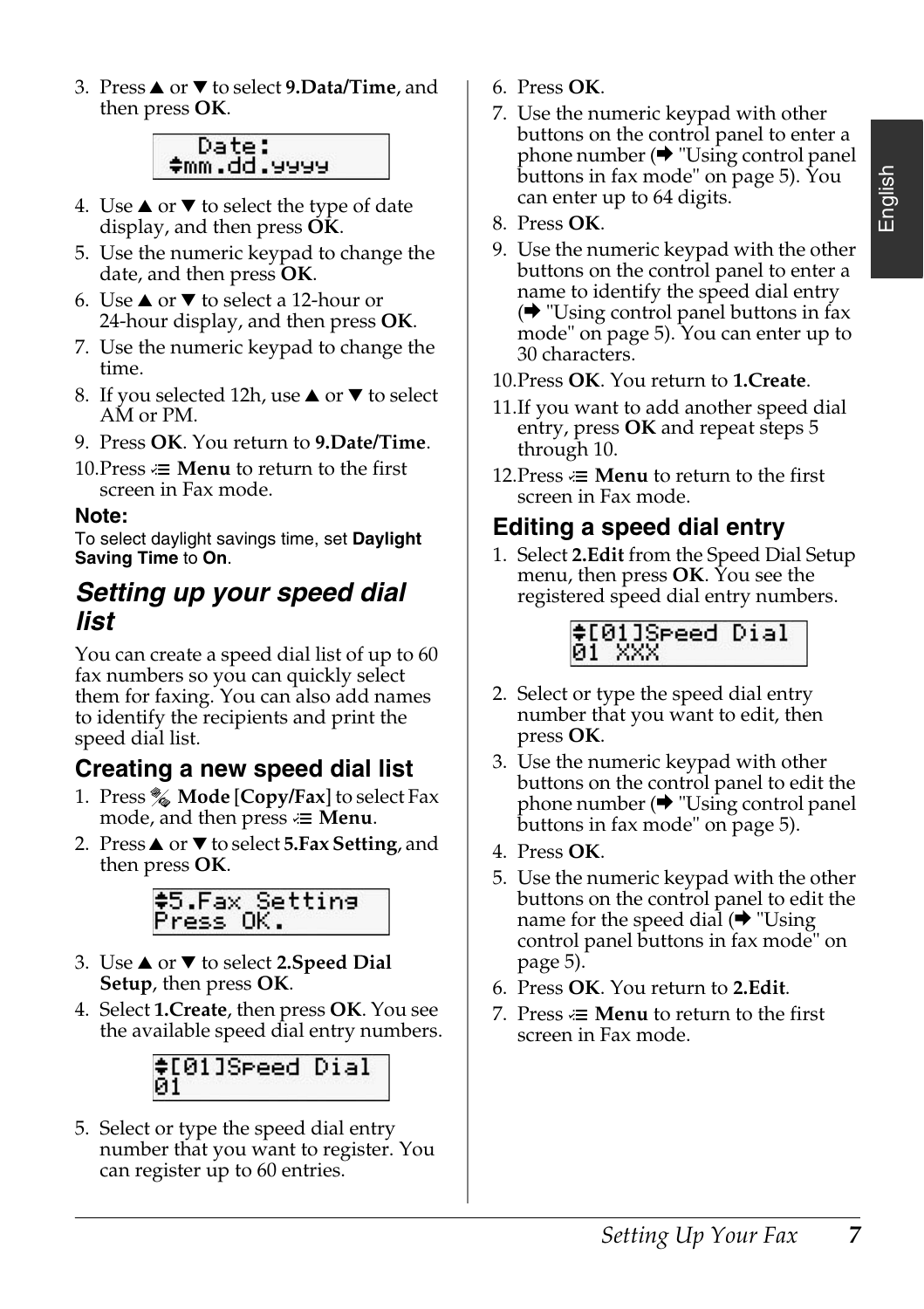## **Deleting a speed dial entry**

1. Select **3.Delete** from the Speed Dial Setup menu, then press **OK**. You see the registered speed dial entry numbers.



- 2. Select or type the speed dial entry number that you want to delete, then press **OK**.
- 3. You see a confirmation message. Press the **1** key (for Yes) to delete the entry, or press the **2** key (for No) to cancel.
- 4. Press  $\equiv$  **Menu** to return to the first screen in Fax mode.

## *Setting up your group dial list*

The group dial list allows you to easily send the same fax message to many fax numbers.

Before creating a group dial entry, you need to register a fax number as a speed dial entry. You can register up to  $60$ entries combined with speed dial entries and group dial entries.

## **Creating a new group dial list**

- 1. Press **Mode** [**Copy/Fax**] to select Fax mode, and then press  $\equiv$  **Menu**.
- 2. Press **▲** or ▼ to select **5.Fax Setting**, and then press **OK**.
- **3. Press ▲ or ▼ to select <b>3.Group Dial Setup**, and then press **OK**.
- 4. Select **1.Create**, and then press **OK**. You see the available group dial entry numbers.



- 5. Select or type the group dial entry number that you want to register.
- 6. Press **OK**. The screen displays **Enter Name**.
- 7. Press the keys on the numeric keypad to enter a name for the group dial entry (up to 30 characters). Use the number keys to enter letters from A to Z (in upper case or lower case), numbers 0 to 9, and various symbols.
- 8. Press **OK**.
- 9. Select or type the speed dial entry number that you want to register in the group dial list.
- 10. Press  $*$  to add the speed dial entry to the group dial.

#### **Note:**

Press  $*$  again to cancel adding the speed dial entry that you selected.

- 11.Repeat step 9 to 10 to add other speed dial entries to the group dial list. You can register up to 30 speed dial entries in a group dial.
- 12.Press **OK** to finish creating a group dial list.
- 13. Press  $\equiv$  **Menu** to return to the first screen in Fax mode.

## **Editing a group dial entry**

- 1. Select **2.Edit** from the Group Dial Setup menu, and then press **OK**. You see the available group dial entry numbers.
- 2. Select or type the group dial entry number that you want to edit.
- 3. Repeat steps 6 through 13 in the previous section to edit the group dial list.

## **Deleting a group dial entry**

- 1. Select **3.Delete** from the Group Dial Setup menu, and then press **OK**. You see the available group dial entry numbers.
- 2. Select or type the group dial entry number that you want to delete, and then press **OK**.
- 3. You see the confirmation message. Press the **1** key (for Yes) to delete the entry, or press the **2** key (for No) to cancel.
- 4. Press  $\equiv$  **Menu** to return to the first screen in Fax mode.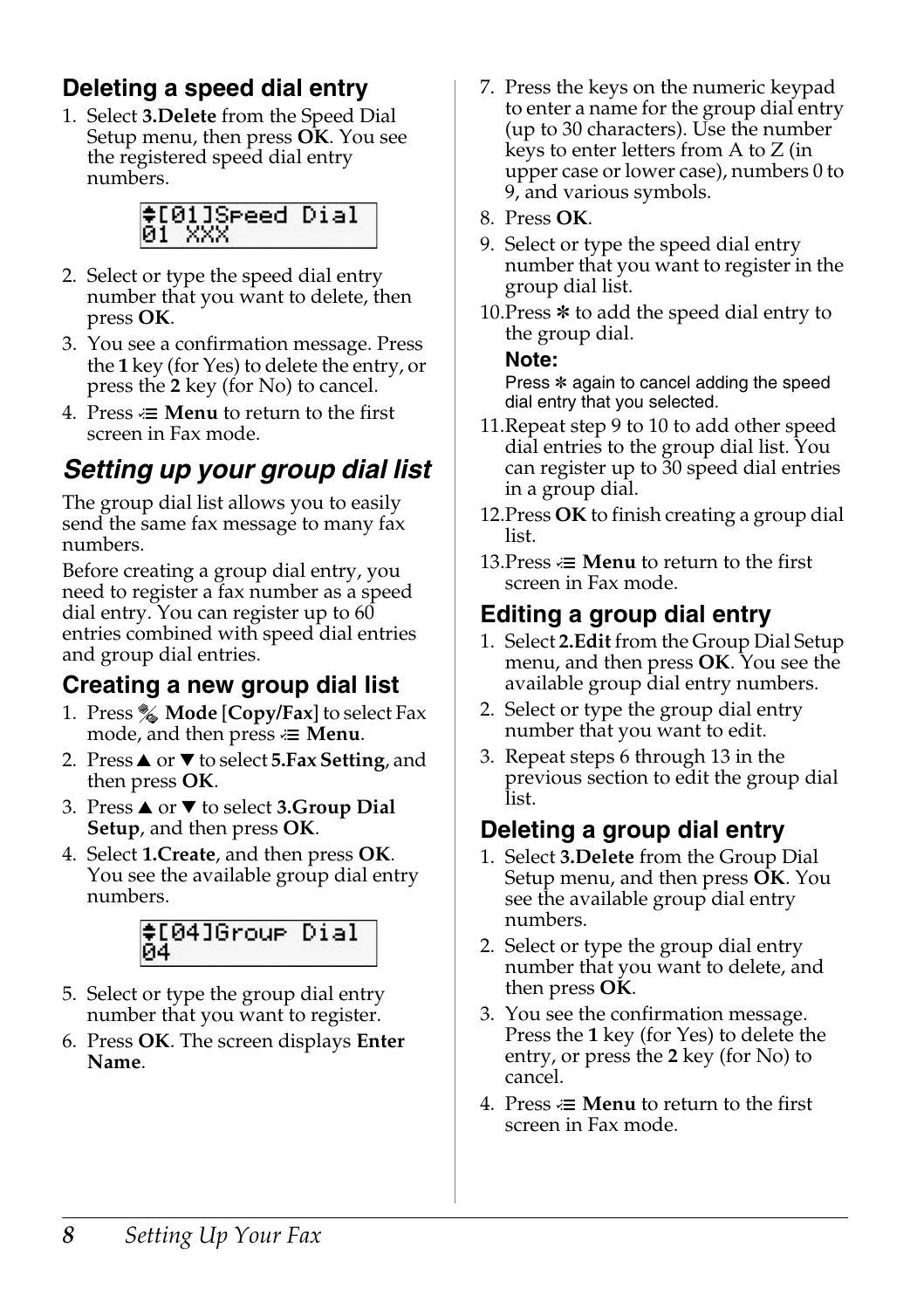## **Faxing Photos or Documents**

## **Handling Originals**

When faxing, you can select the automatic do[cument feeder or the document table.](#page-11-0)  [See "Pla](#page-11-0)cing Originals in the Automatic Document Feeder" and "Placing Originals on the Document Table" in the *Basic Operation Guide*.

## **Handling Paper**

<span id="page-8-0"></span>Before receiving faxes, make sure you load A4-size plain paper into the sheet feeder. See "Loading Paper" in the *Basic Operation Guide*. Also, make sure the Auto Reduction setting is set to **On** (→ "Selecting Send/Receive Settings" on page 12).

#### **Note:**

<span id="page-8-1"></span>If the incoming fax pages are larger than A4-size, the fax size is reduced to fit or printed on multiple pages, depending on the Auto Reduction setting you select.

## **Sending Faxes**

Before sending a fax, place your original in the automatic document feeder or on the document table. Then send your fax by entering a fax number, redialing the previous fax number, or selecting an entry from your speed dial list.

#### *Entering or redialing a fax number*

- 1. Press **Mode** [**Copy/Fax**] to select Fax mode.
- 2. Use the keys on the numeric keypad to enter the fax number. You can enter up to a maximum of 64 digits.



If you want to redial the last fax number you used, press [**Redial/Pause**] instead of entering a fax number. The last fax number is displayed on the LCD screen.

3. Press the  $\bullet \otimes [B\&W]$  or the 0000  $\otimes$  [**Color**] button.

#### **Note:**

- ❏ Because color faxes cannot be stored in memory, the printer dials the fax number and faxes your document in real time.
- ❏ If the recipient's fax machine prints only in black and white, your fax data is automatically sent in black and white even if you select **Color** or **B&W**.
- ❏ If you need to cancel faxing at any time, press  $\otimes$  **Stop/Clear.**
- 4. If you use the document table, you see this screen after your original is scanned.

| Send another pas<br>1:Yes 2:No |  |
|--------------------------------|--|
|                                |  |

If you need to fax another page press the **1** key (for Yes), open the document cover, remove your first original, place your next original, and close the document cover. Then press **OK** to fax the next page. Repeat these steps to fax any other pages.

If you do not need to fax another page, press the **2** key (for No).

#### **Note:**

- ❏ If the fax number is busy or there is some other connection problem, you see a redialing information screen and the product redials the number after one minute. Wait for the redial, or press **V**/⊌ [**Redial/Pause**] during the redial countdown to redial immediately.
- ❏ Documents scanned up to this point will be transmitted after 20 seconds.

# English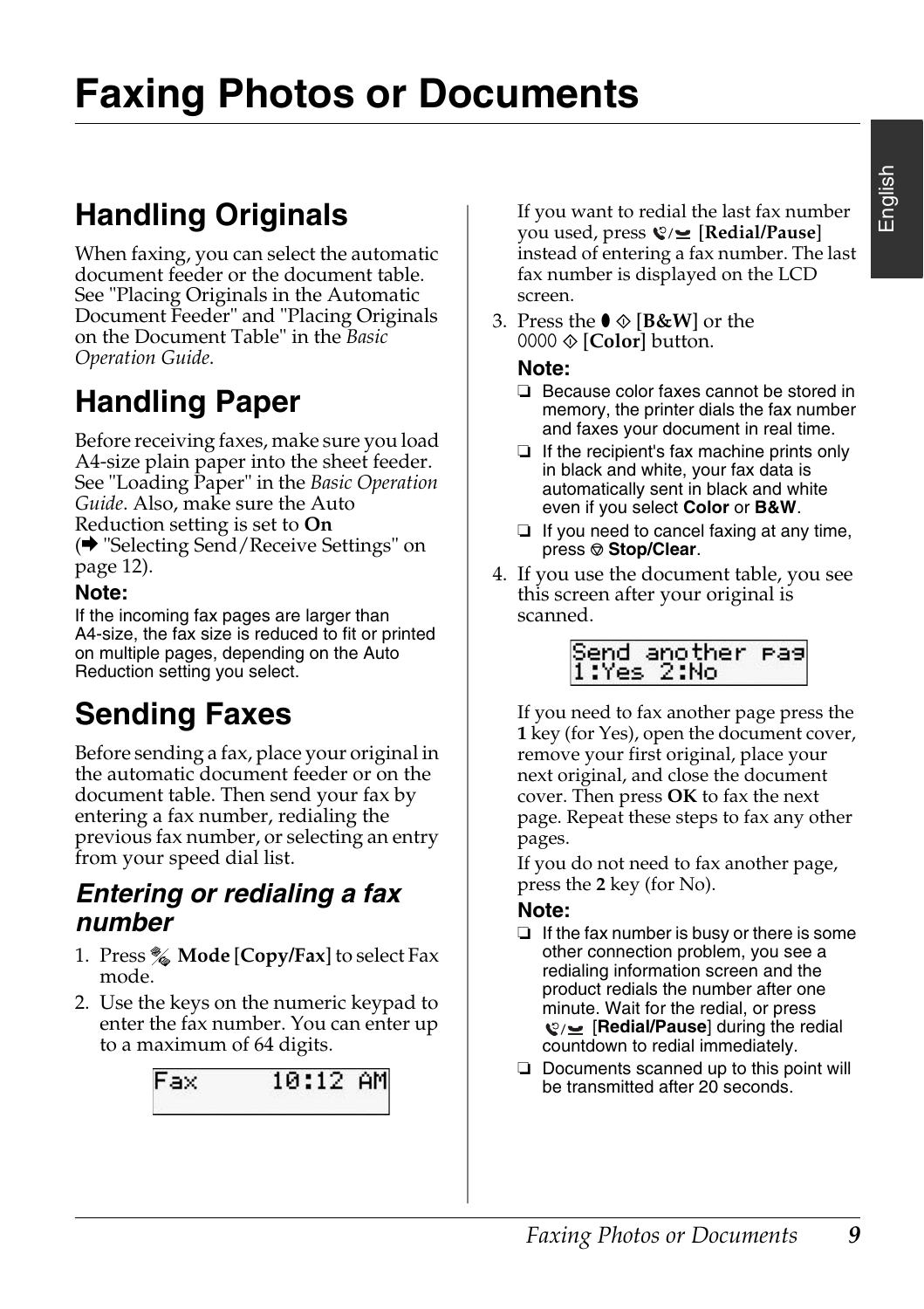#### *Speed dialing/Group dialing fax numbers*

- 1. Press **Mode** [**Copy/Fax**] to select Fax mode.
- 2. Press  $\overline{\mathcal{F}}/\mathbf{A}$   $\mathcal{B}$  [Speed Dial/Group **Dial/Backspace**]. The first speed dial/group dial entry name or number from your list is displayed.
- 3. To fax to the first speed dial/group dial entry, press **OK**.

To select a different speed dial/group dial entry, press  $\triangle$  or  $\blacktriangledown$  to display the entry, or press the number key that corresponds to the speed dial/group dial entry number.

4. Repeat steps 3 to 4 in the previous section to fax.

#### **Note:**

If you use group dial list, only B&W is available.

#### *One-touch dialing fax numbers*

You can quickly access entries No.1 to No.5 in your speed dial/group dial list with one-touch dial buttons. These buttons are available in either Copy/Fax mode.



- 1. Press a one-touch dial button to select the speed dial/group dial entry.
- 2. Carry out steps 3 to 4 from Entering or redialing a fax number  $(\rightarrow$  "Entering or redialing a fax number" on page 9).

#### **Note:**

If you use group dial list, only B&W is available.

## *Broadcast sending*

Broadcast allows you to easily send the same fax message to many fax numbers using speed dial/group dial, redial, or by entering a phone number. You can send up to 30 phone numbers.

- 1. Press **Mode** [**Copy/Fax**] to select Fax mode.
- 2. Enter a fax number using [speed dial,](#page-8-1)  [group dial, one-touch button, redia](#page-8-1)l, or enter a number directly using the numeric keypad.
- 3. Press **OK**. You see this screen.



- 4. Press the **1** key (for Yes) to add another number, then repeat steps [2 to 3.](#page-8-1) [If you do not need to add another](#page-8-1) fax number, press the **2** key.
- 5. Carry out steps 3 to 4 from "Entering or redialing a fax number" on page 9.

#### **Note:**

If you use group dial list, only B&W is available.

#### *Transmission timer*

You can specify at what time you want to send your fax.

- 1. Carry out steps 1 to 2 from Entering or redialing a fax number  $(\blacktriangleright$  "Entering or redialing a fax number" on page 9). You can also use speed dial/group dial lists or one-touch dial to select fax numbers.
- 2. Press  $\equiv$  **Menu**, press  $\triangle$  or  $\nabla$  to select **3.Delayed Fax**, and then press **OK**.
- 3. Press  $\triangle$  or  $\nabla$  to select **On**, and then  $pres$ .
- 4. Set the time that you want to send the fax, and then press **OK**.



- 5. Press  $\equiv$  **Menu** to return to the first screen in Fax mode.
- 6. Press  $\mathbf{0} \otimes [\mathbf{B} \& \mathbf{W}]$ .

#### **Note:**

Color is not available for transmission timer.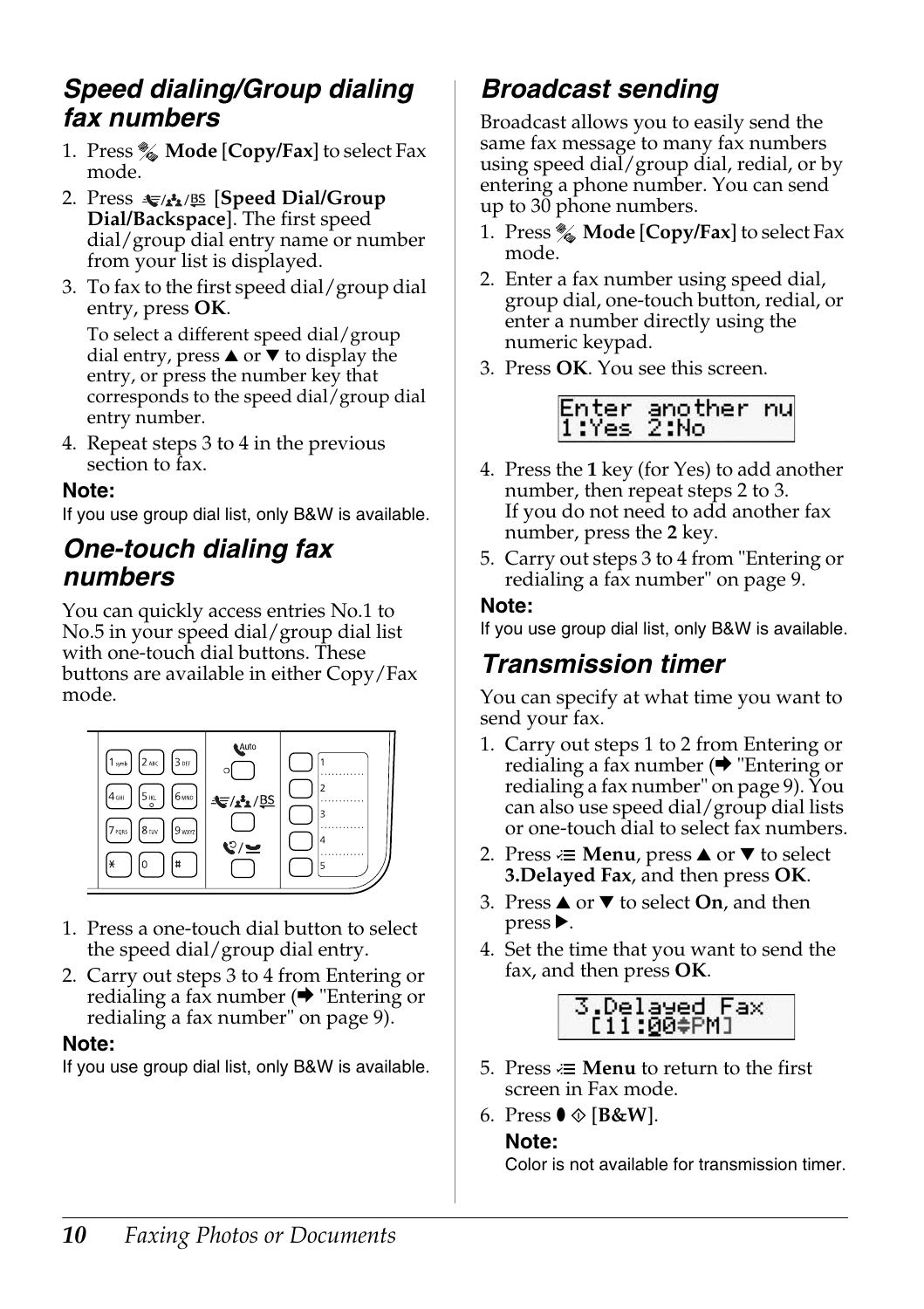Once it has been scanned, the fax is transmitted at the time you specified.

#### **Note:**

If you need to cancel faxing at any time, press y **Stop/Clear**.

## *Sending faxes from the connected phone*

If your phone is connected to the product, you can send fax data after the connection is made.

- [1. Place your original in the automatic](#page-8-1)  document feeder or on the document table.
- <span id="page-10-0"></span>2. Dial a number from the phone connected to the printer. You see this screen.

# Communication Po<br>1:Send 2:Receive

- 3. Press the **1** key (for Send).
- 4. Follow steps 3 to 4 from Sending a Fax  $(\bigstar$  "Entering or redialing a fax number" on page 9).
- 5. Put the phone down on the hook. **Note:**

If you need to cancel faxing at any time, press  $\otimes$  **Stop/Clear.** 

## **Receiving Faxes**

There are three ways to receive faxes.

## *Receiving faxes automatically*

The product automatically receives and prints faxes in Auto Answer mode.

- 1. Load A4-size plain paper into the sheet feeder.
- 2. Press [**Auto Answer/Space**], and turn on the Auto Answer mode.

## <span id="page-10-1"></span>*Receiving faxes manually*

If your phone is connected to the product, and Auto Answer mode has been set to Off, you can receive fax data after the connection is made.

- 1. Load A4-size plain paper into the sheet feeder.
- 2. When the telephone rings, lift the phone connected to the printer. You see this screen.



- 3. Press the **2** key (to receive).
- 4. If you want to receive the fax, Press the **1** key (for Yes).
- 5. When you see the previous screen, put the phone back on the hook.
- 6. Press **OK** to print the fax after receiving the data.

## *Receiving faxes from fax information service (Poll to Receive)*

This function is used to gather information stored on another party's fax machine to your product. This is only available when you use the fax information service.

- 1. Load A4-size plain paper into the sheet feeder.
- 2. Press **Mode** [**Copy/Fax**] to select Fax mode, and then press  $\equiv$  **Menu**.
- 3. Press **▲** or ▼ to select 4.Fax Mode, and then press **OK**.
- 4. Press **△** or ▼ to select **Poll to Receive**, and then press **OK**.
- 5. Press  $\equiv$  **Menu**. You see this screen.



- 6. Enter the other party's fax number.
- 7. Press  $\circ$  [**B&W**] or  $\circ$  0000 [Color] to start the transmission.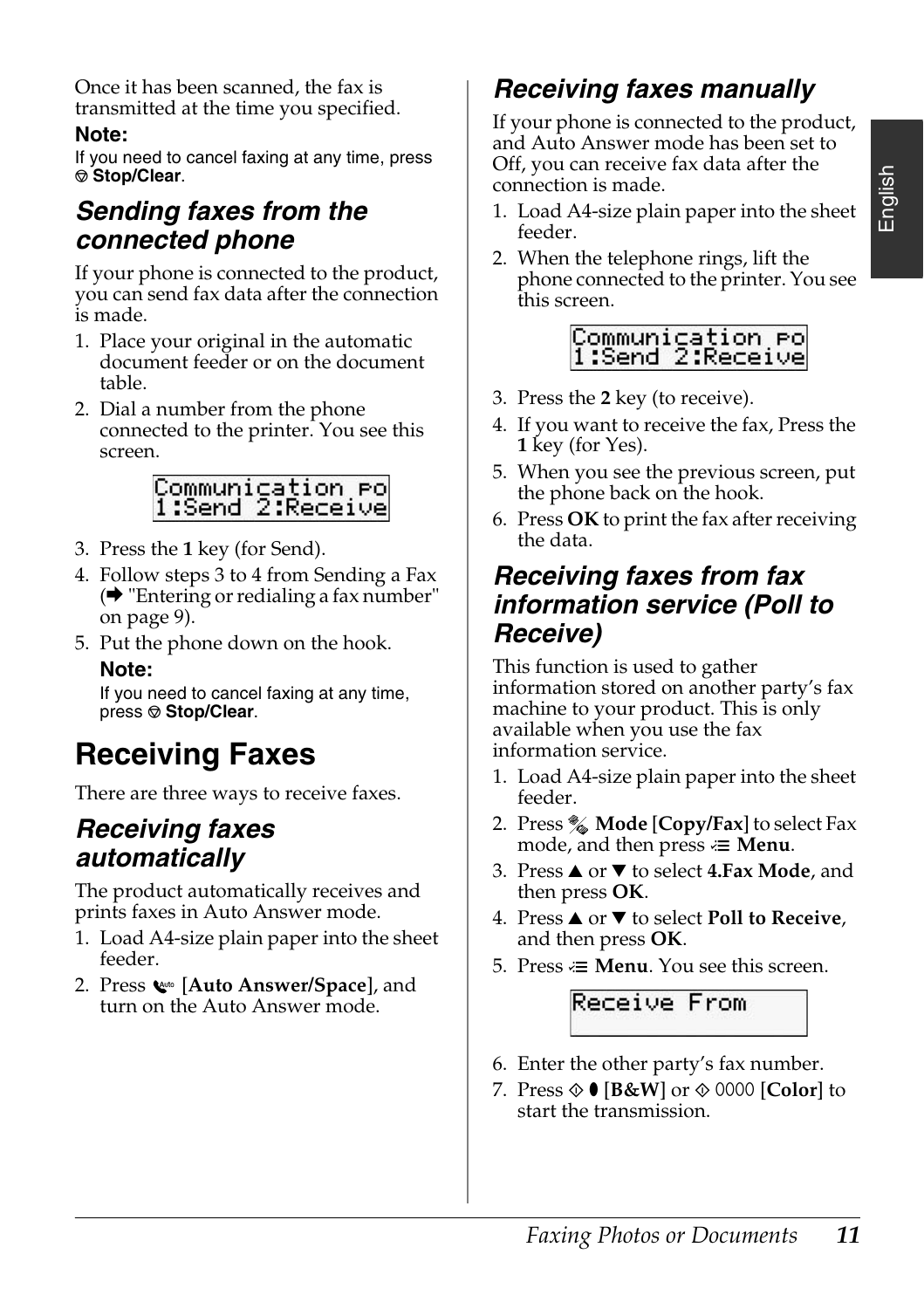## <span id="page-11-1"></span><span id="page-11-0"></span>**Selecting Send/Receive Settings**

This product is set up to send and receive faxes using the following default settings.

| Setting and<br><b>Options</b> | <b>Description</b>                                                                                                                                                                                                                                                  |
|-------------------------------|---------------------------------------------------------------------------------------------------------------------------------------------------------------------------------------------------------------------------------------------------------------------|
| Resolution                    | Standard (default),<br>Fine, Photo                                                                                                                                                                                                                                  |
|                               | Sets the resolution when<br>reading documents.                                                                                                                                                                                                                      |
| Contrast                      | $±0$ (default), $+4$ to $-4$                                                                                                                                                                                                                                        |
|                               | Sets the contrast when<br>reading documents and<br>for print outs.                                                                                                                                                                                                  |
| Auto<br><b>Reduction</b>      | On (default), Off                                                                                                                                                                                                                                                   |
|                               | Indicates whether large<br>received faxes are<br>reduced in size to fit on<br>A4-size paper or printed<br>at their original size on<br>multiple sheets.                                                                                                             |
| Last<br><b>Transmission</b>   | Off, On Error (default),<br>On Send                                                                                                                                                                                                                                 |
| Report                        | Indicates whether or<br>when the product prints<br>a report for outgoing<br>faxes. Select Off to turn<br>off report printing, select<br>On Error to print reports<br>only when an error<br>occurs, or select On<br>Send to print reports for<br>every fax you send. |
| <b>Dial Mode</b>              | Tone (default), Pulse<br>This setting may not be<br>displayed depending on<br>the region.                                                                                                                                                                           |
|                               | Indicates the type of<br>phone system to which<br>you have connected the<br>product.                                                                                                                                                                                |

| Setting and<br><b>Options</b> | <b>Description</b>                                                                                                                                                                                                     |
|-------------------------------|------------------------------------------------------------------------------------------------------------------------------------------------------------------------------------------------------------------------|
| DRD                           | All (default), Single,<br>Double, Triple, Double<br>& Triple<br>This option may be On<br>or Off depending on the<br>region.                                                                                            |
|                               | Indicates the type of<br>answer ring pattern you<br>want to use to receive<br>faxes. You must have<br>set up your phone<br>system to use different<br>ring patterns to select an<br>option other than All (or<br>Off). |
| <b>ECM</b>                    | On (default), Off                                                                                                                                                                                                      |
|                               | Indicates whether you<br>use Error Correction<br>Mode to automatically<br>request retransmission<br>of fax data that is<br>received with detected<br>errors.                                                           |
| V.34                          | On (default), Off                                                                                                                                                                                                      |
|                               | Indicates the speed at<br>which you transmit and<br>receive faxes.<br>On is 33.6 Kbps and Off<br>14.4 Kbps.                                                                                                            |
| Rings to<br>Answer            | 1, 2, 3, 4, 5, 6, 7, 8, 9<br>The default value varies<br>by region. This setting<br>may not be displayed<br>depending on the<br>region.                                                                                |
|                               | Indicates the number of<br>rings that must occur<br>before the product<br>automatically receives a<br>fax.                                                                                                             |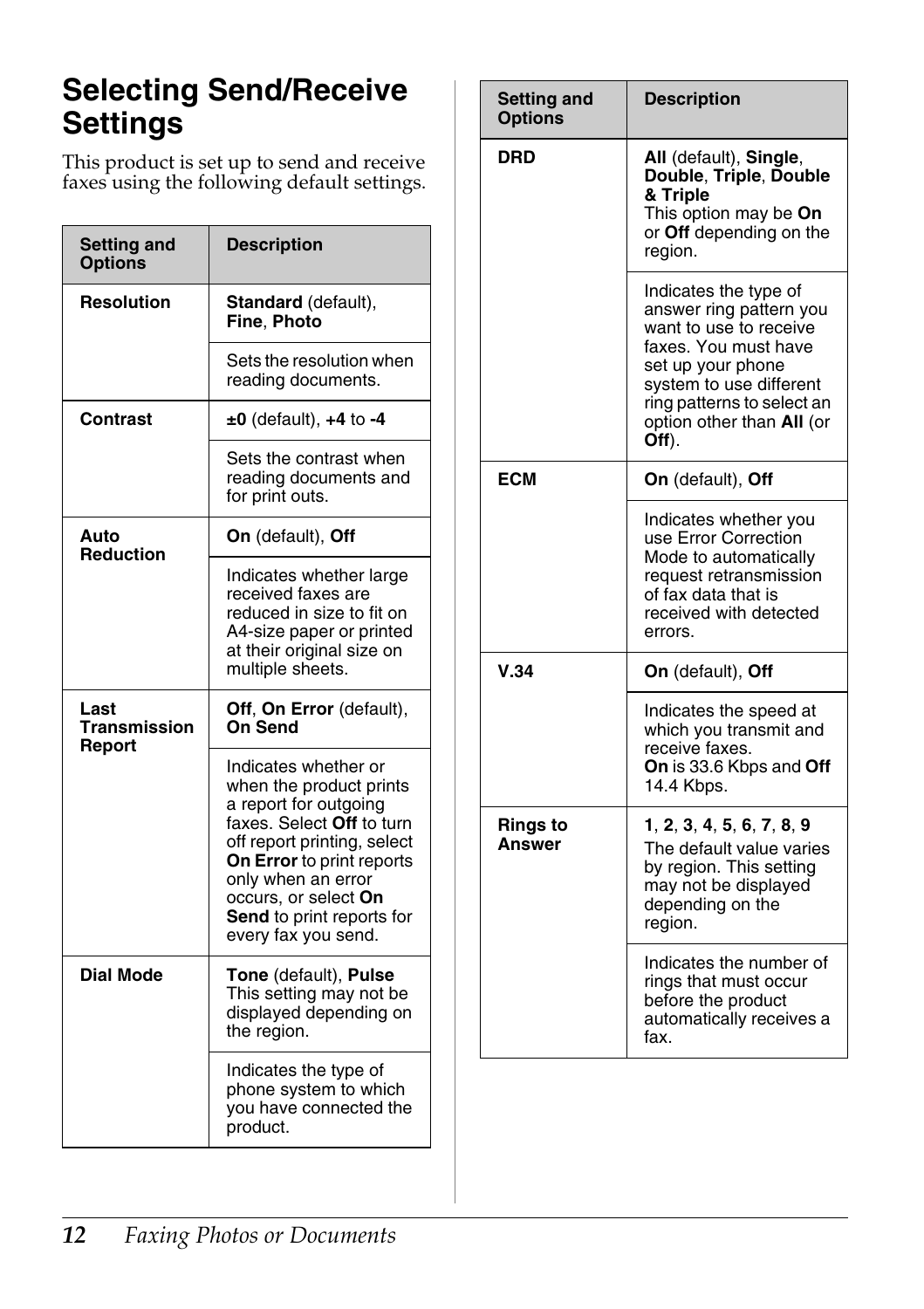| <b>Setting and</b><br><b>Options</b> | <b>Description</b>                                                                                                                                                                                                                                                          |
|--------------------------------------|-----------------------------------------------------------------------------------------------------------------------------------------------------------------------------------------------------------------------------------------------------------------------------|
| <b>Dial Tone</b><br><b>Detection</b> | <b>On</b> (default), <b>Off</b>                                                                                                                                                                                                                                             |
|                                      | When this is set to <b>On</b> .<br>the product dials<br>automatically when it<br>detects a dial tone.<br>It may not be able to<br>detect a dial tone when<br>a PBX (Private Branch<br>Exchange) or a TA<br>(Terminal Adaptor) is<br>connected. In that case,<br>set to Off. |

## **Printing Reports**

- 1. Load plain paper into the sheet feeder.
- 2. Press **Mode** [**Copy/Fax**] to select Fax mode, and then press  $\equiv$  **Menu**.
- 3. Press▲ or ▼ to select **5.Fax Setting**, and then press **OK**.
- 4. Make sure **1.Print Report** is displayed, and then press **OK**.
- 5. Press  $\triangle$  or  $\nabla$  to display one of these options:
	- ❏ 1.Fax Log
	- ❏ 2.Last Transmission
	- ❏ 3.Speed Dial List
	- ❏ 4.Group Dial List
	- ❏ 5.Reprint Faxes
	- ❏ 6.Protocol Trace
- 6. If you select anything other than **1.Fax Log**, go to step 7. If you select **1.Fax Log**, press **OK**, and then press **OK** again.
- 7. Press  $\bullet \otimes [\mathbf{B} \& \mathbf{W}]$  or 0000  $\otimes [\mathbf{Color}]$  to print the report you selected.
- 8. Press  $\equiv$  **Menu** to return to the first screen in Fax mode.

| <b>Description</b>                                                                                                                                                                                                          |                      | <b>Menu</b>                            | <b>Description</b>                                                                        |
|-----------------------------------------------------------------------------------------------------------------------------------------------------------------------------------------------------------------------------|----------------------|----------------------------------------|-------------------------------------------------------------------------------------------|
| <b>On</b> (default), <b>Off</b>                                                                                                                                                                                             |                      | Fax Log                                | Prints the<br>communication log for<br>all recorded                                       |
| When this is set to <b>On</b> ,<br>the product dials                                                                                                                                                                        |                      |                                        | communications.                                                                           |
| automatically when it<br>detects a dial tone.<br>It may not be able to<br>detect a dial tone when<br>a PBX (Private Branch<br>Exchange) or a TA<br>(Terminal Adaptor) is<br>connected. In that case,<br>set to <b>Off</b> . |                      | Last<br>Transmission                   | Prints the latest<br>communication in the<br>log (transmission and<br>polling reception). |
|                                                                                                                                                                                                                             |                      | Speed Dial<br>List                     | Prints the speed dial list.                                                               |
|                                                                                                                                                                                                                             |                      | Group Dial List                        | Prints the group dial list.                                                               |
| ports<br>r into the sheet feeder.<br><b>Copy/Fax</b> to select Fax<br>$press \equiv$ Menu.                                                                                                                                  | <b>Reprint Faxes</b> | Reprints the faxes<br>received so far. |                                                                                           |
|                                                                                                                                                                                                                             |                      | <b>Protocol Trace</b>                  | Prints the latest protocol<br>trace for one<br>communication.                             |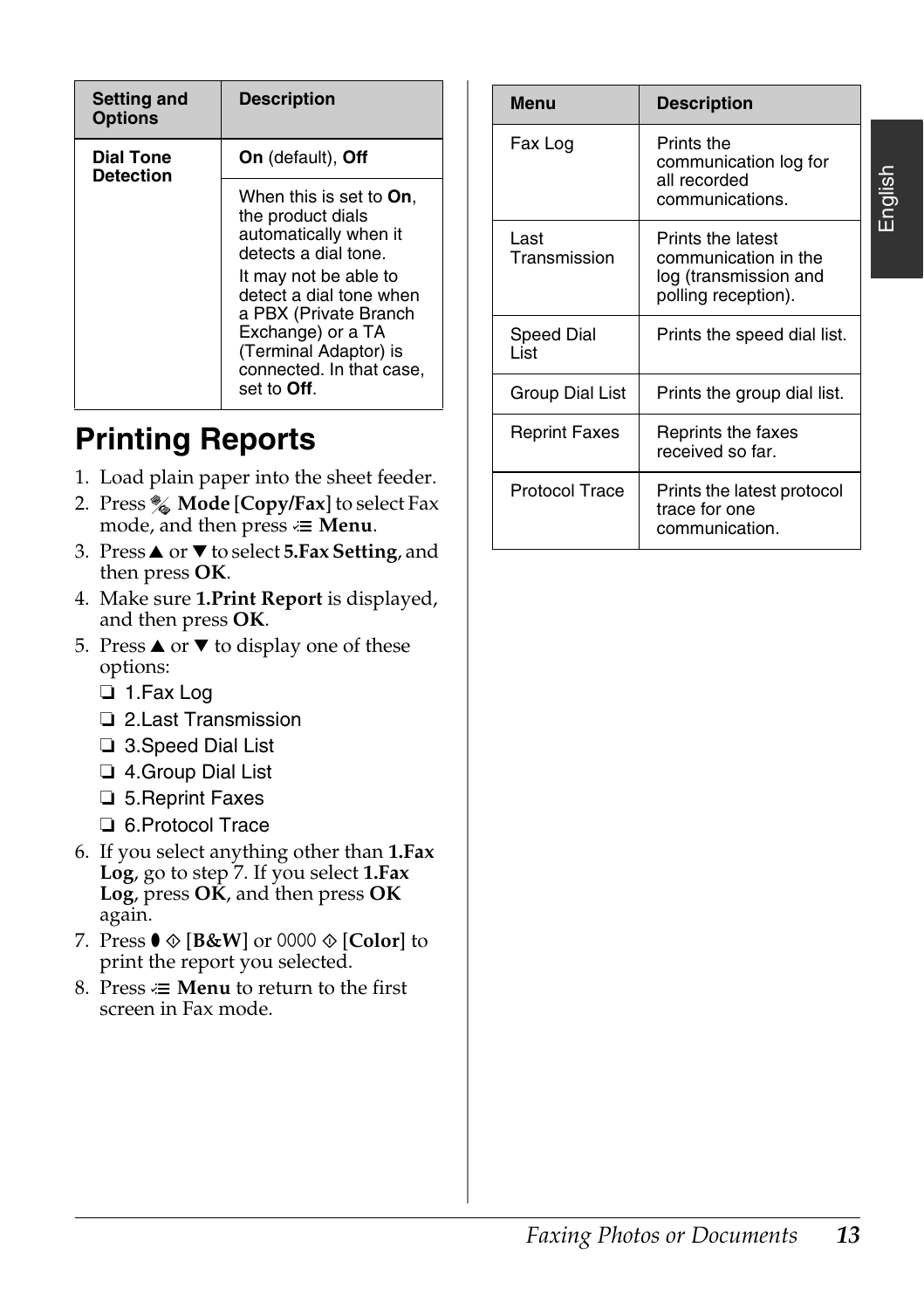# <span id="page-13-1"></span><span id="page-13-0"></span>**Solving Problems**

<span id="page-13-2"></span>See your *Basic Operation Guide* or online *User's Guide* for help on using the printer with a computer.

## **Error Messages**

| <b>Error Messages</b>                 | <b>Solution</b>                                                                     |
|---------------------------------------|-------------------------------------------------------------------------------------|
| No dial tone<br>Fax job<br>incomplete | Make sure the phone<br>cable is connected<br>correctly and the<br>phone line works. |

## **Problems and Solutions**

## *Faxing problems*

- ❏ If you have problems sending a fax, make sure the phone cable is connected correctly and verify that the phone line works by connecting a phone to it. Also make sure that your recipient's fax machine is turned on and working.
- ❏ If y[ou have problems receiving a fax,](#page-11-1)  [make sure](#page-11-1) paper is loaded correctly, the phone cable is connected correctly, and the phone line works.
- ❏ If you connected the product to a DSL phone line, you must install a DSL filter to the line or you will not be able to fax. Contact your DSL provider for the necessary filter.
- ❏ If your phone line has static or other noise problems, turn off the **V.34** setting and try faxing again (→ "Selecting Send/Receive Settings" on page 12). If the problem persists, turn off the **ECM** (Error Correction Mode) setting and try faxing again.

## *Restore default settings*

1. Press **Mode** [**Copy/Fax**] to select Fax mode, and then press  $\equiv$  **Menu**.

- 2. Press **▲** or ▼ to select **6.Restore Default Settings**, and then press **OK**.
- 3. Press  $\triangle$  or  $\nabla$  to display one of these options:
	- ❏ 1.Reset Fax Send/Receive Settings
	- ❏ 2.Reset Fax Data Settings
	- ❏ 3.Reset Settings, excluding Fax
	- ❏ 4.Reset All Settings
- 4. Press **OK** to restore the default settings you selected.
- 5. Press the **1** key (for Yes) to restore the default settings.
- 6. Press  $\equiv$  **Menu** to return to the first screen in Fax mode.

| <b>Menu</b>                                  | <b>Description</b>                                                                                                                                                                                                                                       |  |
|----------------------------------------------|----------------------------------------------------------------------------------------------------------------------------------------------------------------------------------------------------------------------------------------------------------|--|
| <b>Reset Fax</b><br>Send/Receive<br>Settings | Resets the following<br>items to the default<br>factory settings:<br>Scan & Print Setup<br>(Resolution/Contrast/Au<br>to Reduction/Last<br>Transmission Report),<br>Communication (Dial<br>Mode/DRD/ECM/V.34/R<br>ings to Answer/Dial<br>Tone Detection) |  |
| Reset Fax<br>Data Settings                   | Resets the following<br>items to the default<br>factory settings:<br>Speed Dial Setup,<br>Group Dial Setup,<br>Header (Fax<br>Header/Your Phone<br>Number), Fax Log                                                                                      |  |
| Reset<br>Settings,<br>excluding Fax          | Resets all items except<br>for Fax settings to the<br>default factory settings.                                                                                                                                                                          |  |
| Reset All<br>Settings                        | Resets all items to the<br>default factory settings.                                                                                                                                                                                                     |  |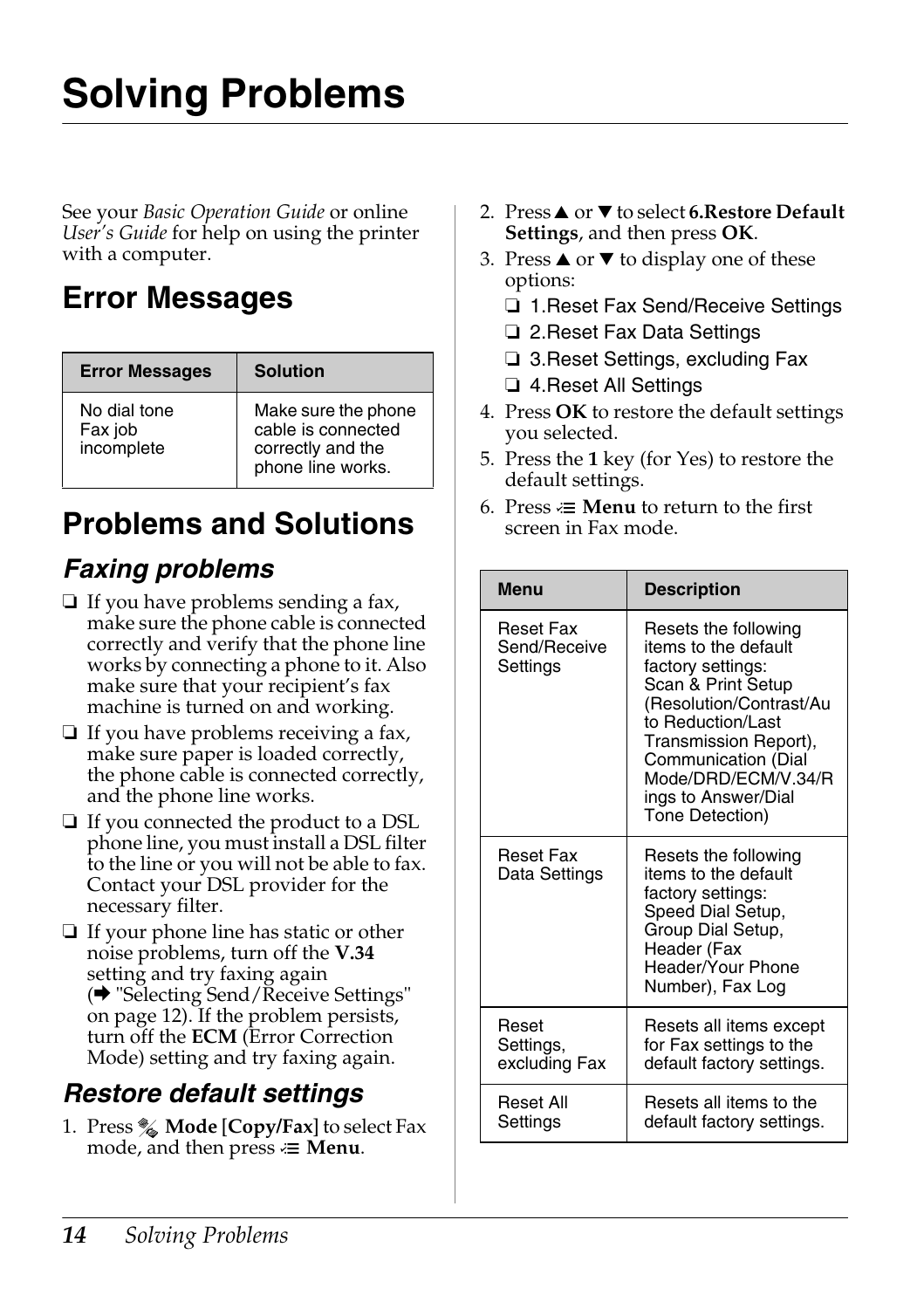## <span id="page-14-1"></span><span id="page-14-0"></span>**Important Safety Instructions**

Before using this printer, read and follow these safety instructions:

- ❏ Use only the power cord that comes with the printer. Use of another cord may cause fire or shock. Do not use the cord with any another equipment.
- ❏ Make sure the power cord meets all relevant local safety standards.
- ❏ Use only the type of power source indicated on the label.
- ❏ Place the printer near a wall outlet where the power cord can be easily unplugged.
- ❏ Do not let the power cord become damaged or frayed.
- ❏ Make sure the total ampere rating of the devices plugged into an extension cord or a wall outlet does not exceed the ampere rating limit.
- ❏ Avoid locations that are subject to rapid changes in heat or humidity, shocks or vibrations, dust, or direct sunlight.
- ❏ Do not block or cover openings in the case or insert objects through the slots.
- ❏ Place the printer on a flat, stable surface that extends beyond its base in all directions. It will not operate properly if it is tilted or at an angle. And make sure the back of the printer is at least 10 cm away from the wall for sufficient ventilation.
- ❏ Do not open the scanner unit while copying, printing, or scanning.
- ❏ Do not touch the white flat cable inside the printer.
- ❏ Do not spill liquid on the printer.
- ❏ Do not use aerosol products that contain flammable gases inside or around the printer. Doing so may cause fire.
- ❏ Except as specifically explained in your documentation, do not attempt to service the printer yourself.
- ❏ Unplug the printer and refer servicing to qualified service personnel under the following conditions: if the power cord or plug is damaged; if liquid has entered the printer; if the printer has been dropped or the case damaged; if the printer does not operate normally or exhibits a distinct change in performance.
- ❏ When storing or transporting the printer, do not tilt it, stand it on its side, or turn it upside down; otherwise ink may leak from the cartridge.
- ❏ Be careful not to trap your fingers when closing the scanner unit.
- ❏ Do not press too hard on the document table when placing the originals.
- ❏ Do not place anything except for originals in the automatic document feeder.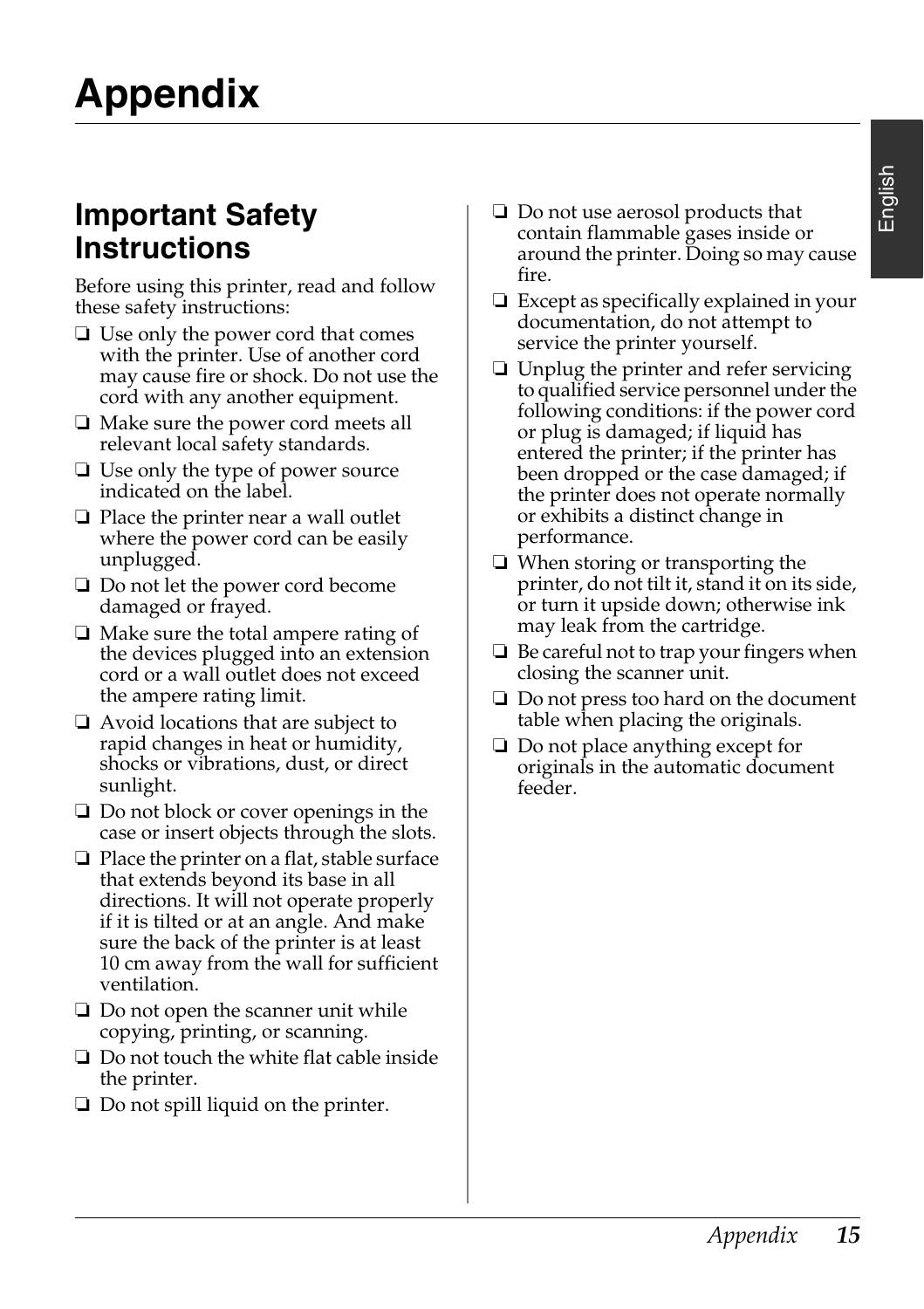## *Telephone Equipment Safety Instructions*

When using telephone equipment, you should always follow basic safety precautions to reduce the risk of fire, electric shock, and personal injury, including the following:

- ❏ Do not use the product near water.
- ❏ Avoid using a telephone during an electrical storm. There may be a remote risk of electric shock from lightning.
- ❏ Do not use a telephone to report a gas leak in the vicinity of the leak.
- ❏ Keep this instruction manual handy for future reference.

#### **For European users:**

We, Seiko Epson Corporation, hereby declare that this equipment, model C362A is in compliance with the essential requirements and other relevant provisions of Directive 1999/5/EC.

For use only in; UK, Ireland, Germany, France, Spain, Portugal, Italy, Austria, Switzerland, Belgium, Holland, Luxembourg, Denmark, Finland, Norway, Sweden, Poland, Hungary, Czech, Slovakia, Latvia, Lithuania, Estonia, Slovenia, Greece, Romania, Bulgaria.

#### **For New Zealand users:**

General warning

The grant of a Telepermit for any item of terminal equipment indicates only that Telecom has accepted that the item complies with the minimum conditions for connection to its network. It indicates no endorsement of the product by Telecom, nor does it provide any sort of warranty. Above all, it provides no assurance that any item will work correctly in all respects with another item of Telepermitted equipment of a different make or model, nor does it imply that any product is compatible with all of Telecom's network services.

## <span id="page-15-0"></span>**Personal Information Stored in Memory**

This printer allows you to store names and

telephone numbers in its memory which are saved even when the power is turned off.

We recommend that you use the following procedure to erase the memory if you give the printer to someone else or when you dispose of the printer.

## *Erasing the memory*

- 1. Press **Mode** [**Copy/Fax**] to select Fax mode, and then press  $\equiv$  **Menu**.
- 2. Press **▲** or ▼ to select **6.Restore Default Settings**, and then press **OK**.

#6.Restore Defau Press OK.

3. Press **▲** or ▼ to select **4.Reset All Settings**, and then press **OK**.



4. Press the **1** key (for Yes) to restore all settings.

> Do you want to |1:Yes 2:No

All data stored in the memory is erased.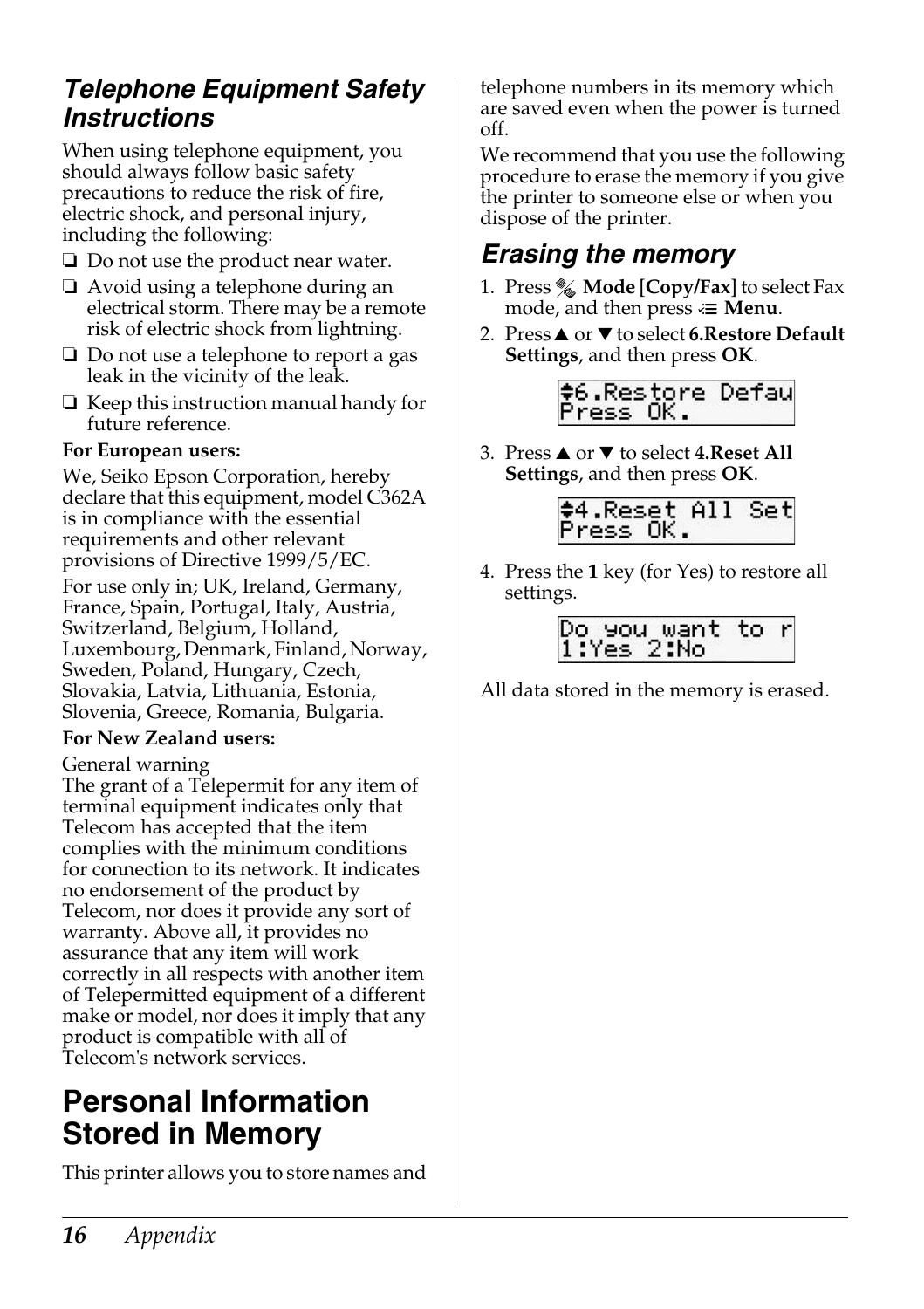## <span id="page-16-0"></span>**Fax mode menu list**

Fax mode and Fax menu settings

| <b>Menu</b>        | <b>Setting and Options</b> |                          |             |  |
|--------------------|----------------------------|--------------------------|-------------|--|
| Resolution         | Standard, Fine, Photo      |                          |             |  |
| Contrast           | $-4$ to $+4$               |                          |             |  |
| Delayed Fax        | Off, On                    |                          |             |  |
| Fax Mode           | Sending, Poll to Receive   |                          |             |  |
| <b>Fax Setting</b> | Print Report               | Fax Log                  | Print, View |  |
|                    |                            | <b>Last Transmission</b> |             |  |
|                    |                            | Speed Dial List          |             |  |
|                    |                            | Group Dial List          |             |  |
|                    |                            | <b>Reprint Faxes</b>     |             |  |
|                    |                            | <b>Protocol Trace</b>    |             |  |
|                    | Speed Dial Setup           | Create                   |             |  |
|                    |                            | Edit                     |             |  |
|                    |                            | <b>Delete</b>            |             |  |
|                    | Group Dial Setup           | Create                   |             |  |
|                    |                            | Edit                     |             |  |
|                    |                            | Delete                   |             |  |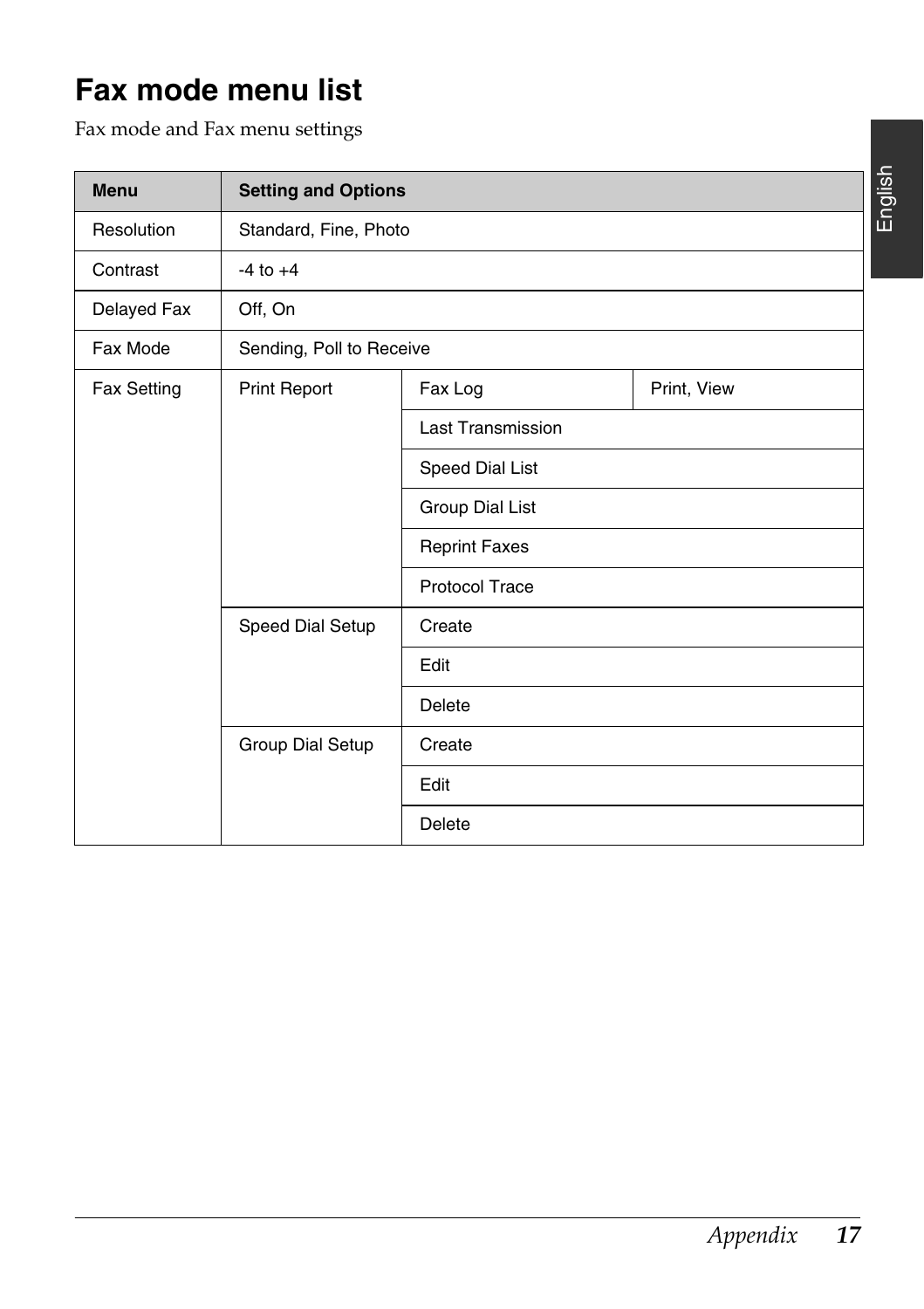| <b>Menu</b>                    | <b>Setting and Options</b>                 |                                 |                                                  |
|--------------------------------|--------------------------------------------|---------------------------------|--------------------------------------------------|
| <b>Fax Setting</b>             | Scan & Print Setup                         | Resolution                      | Standard, Fine, Photo                            |
|                                |                                            | Contrast                        | $-4$ to $+4$                                     |
|                                |                                            | Auto Reduction                  | On, Off                                          |
|                                |                                            | <b>Last Transmission Report</b> | Off, On Error, On Send                           |
|                                | Communication                              | Dial Mode * <sup>1</sup>        | Tone, Pulse                                      |
|                                |                                            | <b>DRD</b>                      | All, Single, Double, Triple,<br>Double&Triple *2 |
|                                |                                            | <b>ECM</b>                      | On, Off                                          |
|                                |                                            | V.34                            | On, Off                                          |
|                                |                                            | Rings to Answer *1              | $1$ to $9$                                       |
|                                |                                            | Dial Tone Detection             | On, Off                                          |
|                                | Header                                     | Fax Header                      |                                                  |
|                                |                                            | Your Phone Number               |                                                  |
| Restore<br>Default<br>Settings | <b>Reset Fax Send/Receive Settings</b>     |                                 |                                                  |
|                                | <b>Reset Fax Data Settings</b>             |                                 |                                                  |
|                                | Reset Settings, excluding Fax              |                                 |                                                  |
|                                | <b>Reset All Settings</b>                  |                                 |                                                  |
| Maintenance                    | Please refer to the Basic Operation Guide. |                                 |                                                  |

\*1This setting may not be displayed depending on the region.

\*2This option varies **On** and **Off** by region.